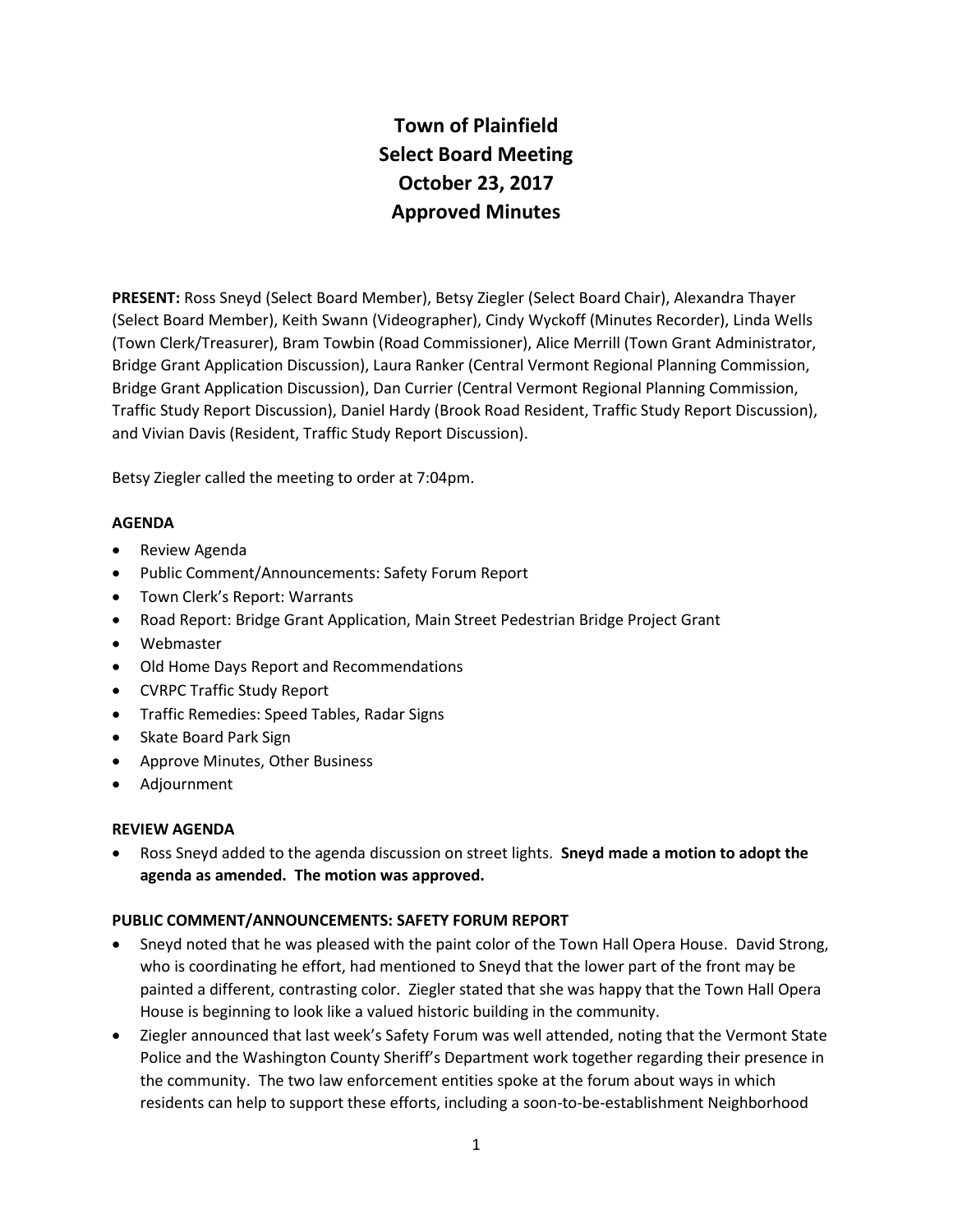Watch program in the Town. Alexandra Thayer thanked Keith Swann for volunteering to videotape the forum, which Bram Towbin stated should be available for viewing by 10/25/17. Thayer noted information from the Washington County Sheriff's Department regarding its presence in the community since January 2017, which, with the Sheriff's Department permission, she will make available to residents by posting to Plainfield People.

# **TOWN CLERK'S REPORT: WARRANTS**

- Town Clerk/Treasurer Linda Wells reported on a couple of domestic issues that had occurred in the community during the last week.
- Wells noted that someone had painted the skateboard park ramp. While she had received some positive comments regarding it, Wells had advised the artist that because it is Town property, the Recreation Committee should have been notified prior to painting it. Bram Towbin noted that there is less-acceptable graffiti content on the baseball dugouts and suggested that the Town might consider creating a policy regarding such activities. Sneyd stated his view that it is not appropriate to paint on Town property no matter what the content.

# **ROAD REPORT: MAIN STREET PEDESTRIAN BRIDGE PROJECT GRANT**

 Wells presented approval from the Vermont Agency of Transportation for the amended funding for the Main Street Pedestrian Bridge project. The Town received a \$118,960 grant award and the Town's share is 20% of the project. **Sneyd made a motion to authorize Ziegler to sign the project remittance form for the Main Street Pedestrian Bridge/Sidewalk project. The motion was approved.** 

# **ROAD REPORT: BRIDGE GRANT APPLICATION**

 Wells presented a letter of support to the Vermont Emergency Management from the Town to apply for funds from the Flood Mitigation Assistance Grant Program to plan mitigation action for the under-sized and poorly aligned Brook Road bridge #21. The funds will allow the Town to hire a professional engineer to develop a design plan and specifications for an upgraded replacement bridge for construction in the future. **Sneyd made a motion to authorize Ziegler to sign the letter of support to the State Hazard Mitigation officer for funding an engineering study for the Brook Road bridge. The motion was approved.**

# **TOWN CLERK'S REPORT: WARRANTS, CONTINUED**

- Wells noted recent complaints she had received regarding skateboarding down the middle of Main Street from the Park and Ride with a suggestion to post a sign prohibiting skateboarding in that area. Thayer mentioned that Wells had also witnessed skateboarders coming down Main Street into the Lower Village from Route 2. Regarding the Route 2/Main Street location, discussion followed regarding the difficulties in taking in signs when there are many of them in one area as well as their appropriate size and colors, information that Road Commissioner Towbin will explore.
- **Sneyd made a motion to approve two warrants from 10/20/17. The motion was approved.**

# **DISCUSSION ON STREET LIGHTS**

 Referring to an email from Energy Coordinator Bob Atchinson regarding the pricing associated with changing out all of the Town's remaining street lights to LEDs, Ziegler outlined the costs involved to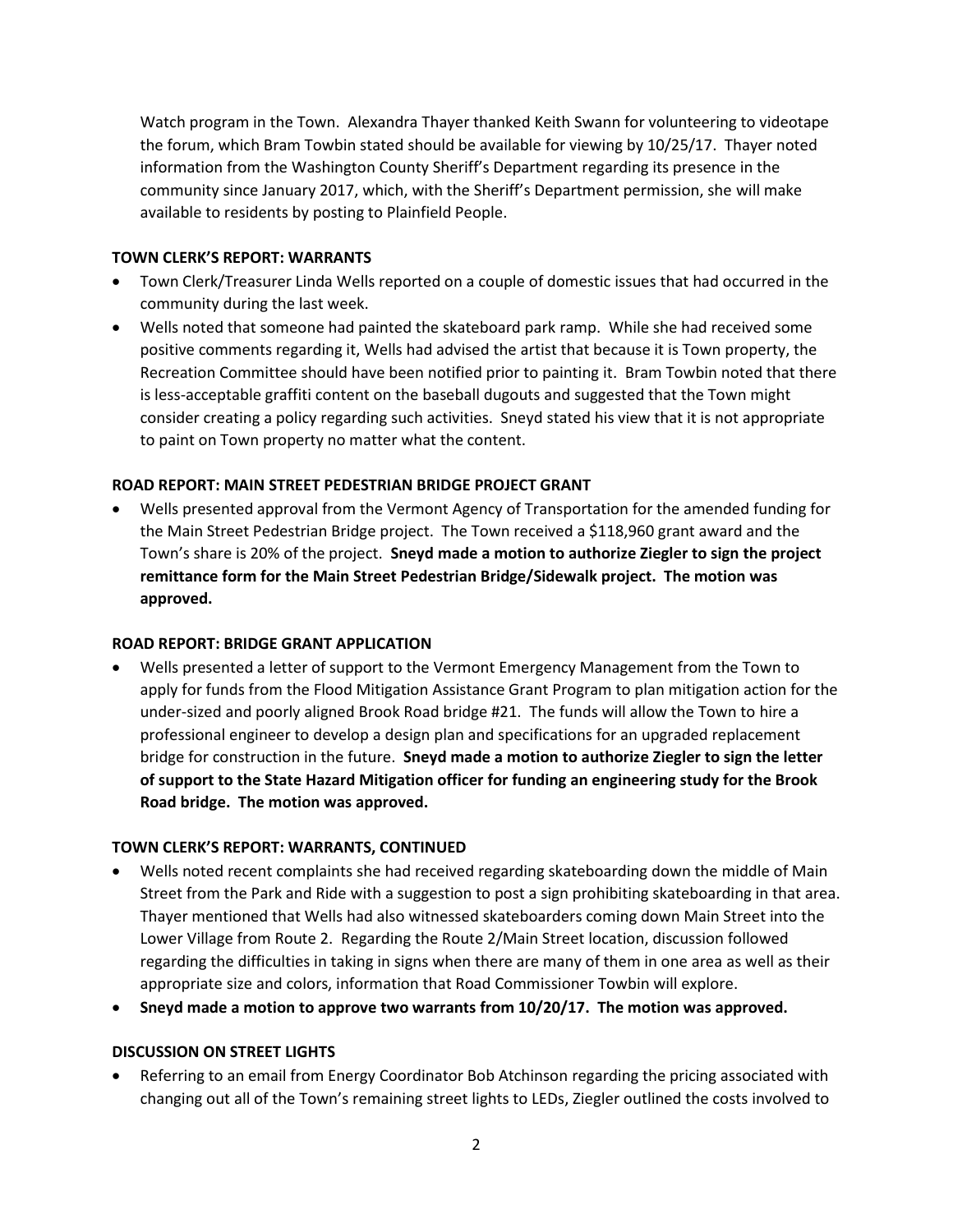purchase two new lamps and cover installation fees as well as savings through Efficiency Vermont rebates and the canceling of the annual maintenance contract with Green Mountain Power (GMP). Wells presented different, higher figures for equipment and installation costs based on her own discussions with GMP. Thayer agreed to work with Wells, Atchinson, and GMP to determine the final exact figures for the equipment purchase and installation costs.

# **BRIDGE GRANT APPLICATION, CONTINUED**

 Town Grant Administrator Alice Merrill and Laura Ranker from the Central Vermont Regional Planning Commission were present to provide information and respond to questions regarding the letter of support and grant application for the funding of an engineering study for the Brook Road bridge project. Ranker explained that the deadline for submitting the grant application is 10/27/17 and the amount requested will most likely be \$100,000. If funded, 75% will be the award and 25% will be the Town's share, the latter of which can be provided in cash, in-kind services, or a combination of both. The award announcement will take place between February and April of 2018 with actual funding in hand sometime thereafter in the fall. On top of the grant award itself, 5% of the awarded amount becomes part of the project budget to cover the Town's grant administrative costs, which can go toward satisfying the Town's 25% match. It is important to track and document in-kind amounts going toward the match.

# **ROAD REPORT, CONTINUED**

- Towbin announced that on 10/25/17 at 6:30pm at the Marshfield Select Board's office, there will be a Hazard Mitigation Committee meeting regarding the Molly Falls dam for stakeholders from Plainfield, Marshfield, and Green Mountain Power. Towbin recommended that a representative from the Select Board attend the meeting.
- Towbin thanked Keith Swann for volunteering to videotape the recent Safety Forum.
- Towbin announced that the drone flights over the Great Brook are scheduled to take place next week. The flight will provide state-of-the-art mapping of that area.
- Towbin noted that he, George Springston, and representatives from the Central Vermont Regional Planning Commission have been working together regarding storm water mitigation. The Town has been asked to identify and prioritize different sites that require attention. The work has to do with the general road permit for towns that would reduce sediments going into rivers. Areas of concern on Recreation Field Road have been pushed out of the top five sites because the Friends of the Winooski will be doing a study there.
- Towbin stated that the work to enlarge culverts on Recreation Field Road should be completed today, and is being paid for by a Central Vermont Regional Planning Commission grant.
- Towbin noted a culvert that needs attention on Brook Road, which the Town hopes to work with the Vermont Better Back Roads Program to address.
- Towbin reported that there are two contenders interested in the 1973 truck that the Highway Department it is trying to sell.
- Towbin reported that the new Road Crew member is working out very well.
- Towbin noted that the replacement Highway Department truck has been ordered and delivery is expected in late April/early May of 2018.
- Thayer suggested sharing with the public the names of the three Road Crew members: Mike Nolan (Road Foreman), Steve Maclaren, and Michael Bingham.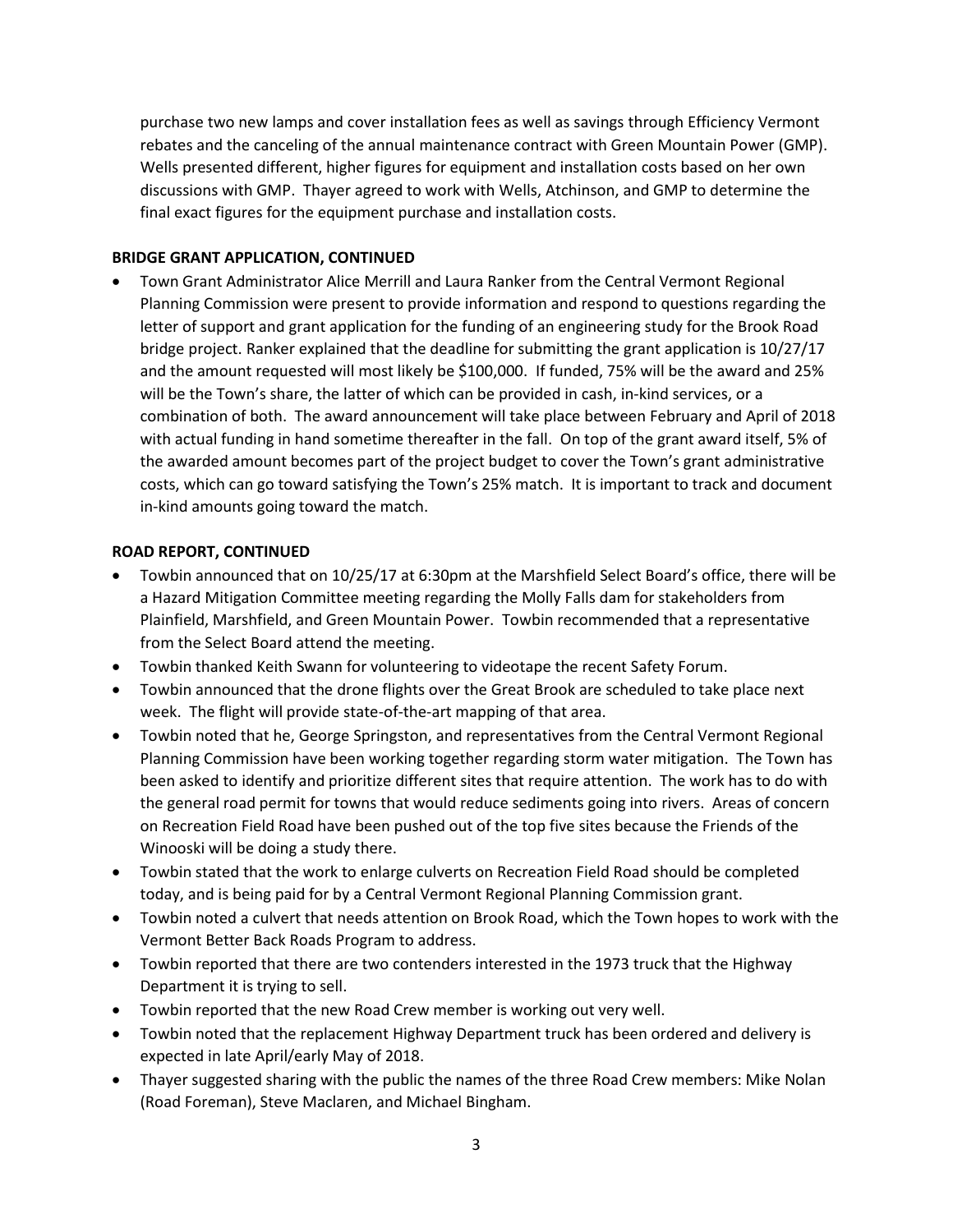#### **WEBMASTER**

 Sneyd stated that he had redrafted the job description that had been adopted a while ago, taking into account that the Select Board may have been too focused on which platform to use for the website versus the website's content. Sneyd noted general costs related to using GovOffice as the website's platform if the Town decided to go in that direction. In moving forward, Sneyd presented three options for consideration: 1) re-advertise the position using the redrafted job description; 2) re-advertise the position stating that GovOffice is the platform that is going to be used; or 3) offer the job to the other candidate who had originally applied for the position, stating that GovOffice is the platform that the Town plans to use. After a brief discussion regarding the costs associated with using GovOffice, Thayer suggested a fourth option of having the other candidate meet again with the Select Board to review where the process currently stands and answer some questions. Sneyd will invite the candidate to attend the 11/13/17 Select Board meeting.

### **OLD HOME DAYS REPORT AND RECOMMENDATIONS**

 Reporting that the September Old Home Days event went very well, Ziegler noted that the committee members who participated in it are willing to continue. Ziegler recommended that the group be designated as a standing committee to be better prepared for future Old Home Days events. **Sneyd made a motion to establish a standing Old Home Days committee to organize future events. The motion was approved.** It was decided that membership not be limited to a certain number of people on the committee.

#### **ROAD REPORT, CONTINUED**

 Towbin noted that the new bus shelter is probably going to be installed this week in front of the Post Office. A brief discussion followed regarding the direction the front of the bus stop will face in terms of snow plowing on Route 2 and potential line-of-sight issues.

#### **CVRPC TRAFFIC STUDY REPORT**

 Dan Currier from the Central Vermont Regional Planning Commission was present to discuss the results of the six counts that were conducted on roads in and around the Village of Plainfield. Currier presented a summary sheet of the information gathered and explained the findings particular to each location where speed tapes were placed. The two 25-mile-per-hour zones are the major culprits for the people who are traveling the most amount of speed over the speed limit.

#### **TRAFFIC REMEDIES: SPEED TABLES, RADAR SIGNS**

 Options to consider for reducing speeding include various traffic-calming devices such as feedback (radar) signs that display the speed a vehicle is traveling or that flashes when a vehicle is exceeding the speed limit; transition signs that warn people that they are approaching the Village; installing speed tables; painting white lines on the road that make the road appear narrower thus reducing speed; undertaking a formal study of the whole network; increasing law enforcement; and directing law enforcement to the times and places where there is the highest volumes of the highest speeds. Currier noted that the Agency of Transportation has a list of traffic-calming devices. Discussion followed on the pace of the process the Select Board is undertaking to address the speeding issue. Currier agreed to put Sneyd in touch with the correct people at the Agency of Transportation. Sneyd provided information he had gathered regarding types of radar signs and price quotes. It was